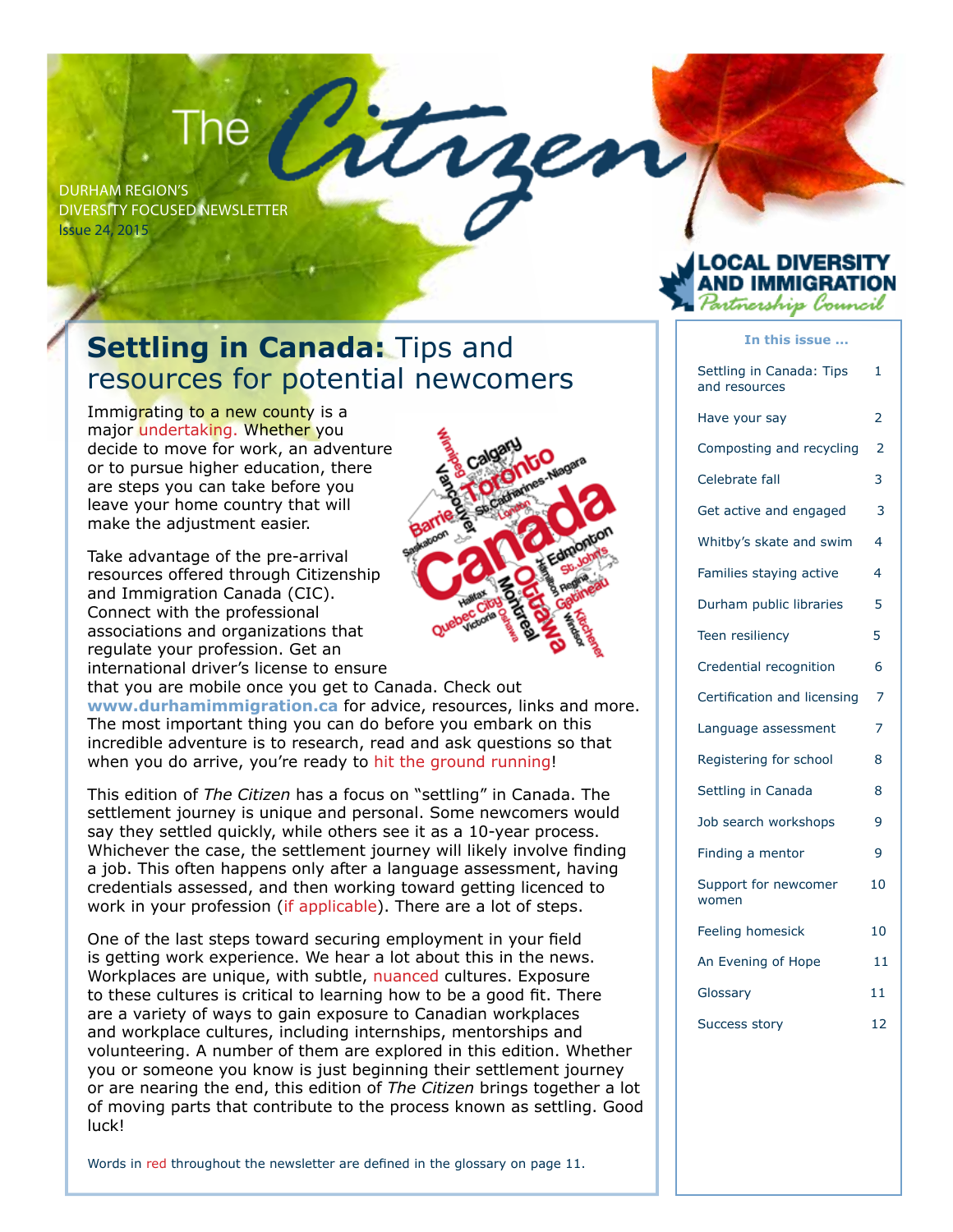## **Diversity and Inclusion:** Have your say!<br>
The Durham *Diversity and Immigration Community Plan* is now five



years old. It's time to look back at the work that's been done across Durham, to celebrate the successes, to look forward at where we want to be in the next five years and to figure out how we want get there. The Local Diversity and Immigration Partnership Council (the LDIPC) is currently leading a process to do just that and we want your input. If you're interested in having a say in the next *Diversity and Immigration Community Plan*, we'd like you to complete an online survey. We'll be in touch soon with links and more information!

The LDIPC acts as a backbone organization to many of the initiatives happening throughout the region. The LDIPC works to facilitate access to resources,

networks and best practices through a number of creative initiatives. Working in collaboration with close to 100 community partners, the LDIPC is working to embed the needs of all populations into policies and practices to build a creative, innovative, prosperous and engaged Durham Region.



For copies of the current Durham Diversity and Immigration Community Plan, visit [www.durhamimmigration.ca](https://www.durhamimmigration.ca/about/community_plan/Pages/default.aspx) > About.

### **Settling in Durham:** Composting and recycling



A value shared by Canadians and Durham residents alike is a commitment to the environment. When you dispose of household food scraps and other organic items in the Green Bin program, it is composted locally to create compost for gardens and landscaping. It's a responsible way to manage household waste while benefitting the environment.

Some residents are using plastic bags in kitchen green bins. This impacts the composting process as plastic materials cannot be removed.

When using Durham Region's Green Bin program, please use only 100 per cent certified compostable liner bags (look for the logo), paper bags or newspaper to line your bin. Plastic bags are not accepted.

The following items do not break down at the processing facility, and therefore cannot be turned into valuable compost:

- Plastic milk bags and bread bags
- Plastic wrap, baggies and sandwich bags
- Any plastic bag except for 100 per cent certified compostable bags
- Plastic food containers (such as peanut butter jars)
- Plastic knives and forks

Durham Region's waste diversion programs are successful because of the commitment of our residents—thank you for your support! For a full list of acceptable green bin materials and a list of 100 per cent certified compostable liner bag brands, visit www.durham.ca/greenbin.

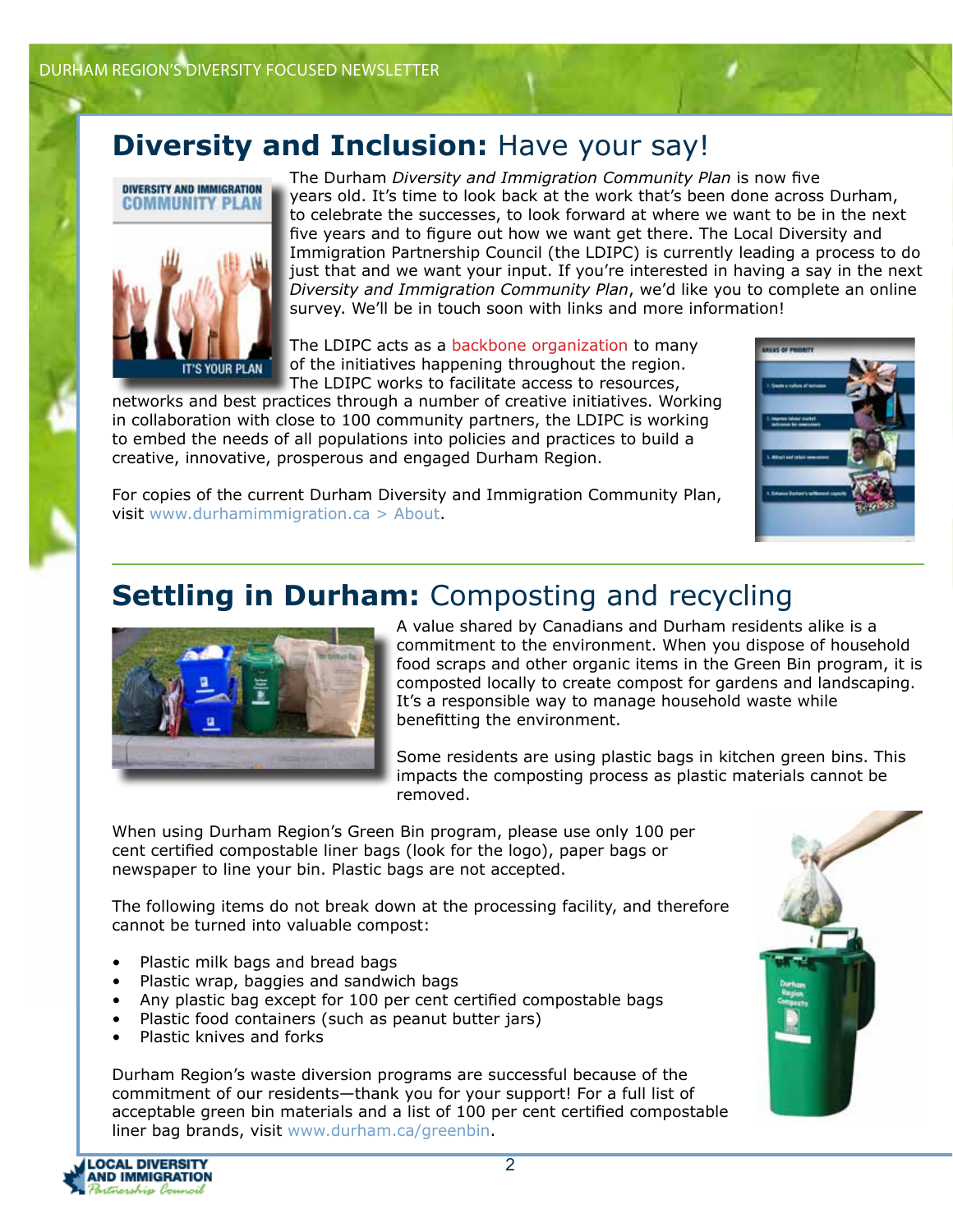# **Creating Fun Communities:** Celebrate fall<br>For those new to Canada, some of the traditions incorporate any family

referenced in occober can be comusing. There is<br>more to fall than just back to school, it is full of<br>wonderful holidays and things to do. For those new to Canada, some of the traditions celebrated in October can be confusing. There is wonderful holidays and things to do.

Why not check out one of the many fall fairs in Durham? Fall fairs usually include carnival rides and fall treats, as well as agricultural exhibits and competitions. A listing of fall fairs can be found at [Durham Farm Connections.](http://durhamfarmconnections.ca/)



The Thanksgiving holiday originally developed from feasts held by settlers to Canada (the original newcomers!) to celebrate and give

thanks for the harvest. It's a wonderful time to enjoy a meal with family and friends. Turkey and ham are traditionally eaten, along with many side dishes and desserts, but Thanksgiving can

incorporate any family favourites.

Seeing ghosts and ghouls? Don't be alarmed! Halloween is a holiday popular with children and adults alike. It evolved from an old Gaelic festival called Samhain, in which ancient pagans wore masks and costumes to



th a lit candle to show that<br>Enjoy a parade of adorable<br>s and simply blow out the appease evil spirits. These days, Halloween is all about parties, costumes and trick or treating for children. Homeowners carve a jack-o-lantern and set it out at dusk with a lit candle to show that treats are available! Enjoy a parade of adorable children in costumes and simply blow out the candle when the treats are gone.

The City

canuie when the treats are gone.<br>For more information on what to do in Durham, visit the Durham Tourism calendar, http://calendar.durhamtourism.ca.

### **Creating Engaged Communities:** Get active and engaged with recreation programs in your community

There are numerous benefits to participating in recreation programs in your community. Many of these programs increase your overall health, fitness and physical activity levels, but they also help you to meet new people and learn more about your community. Participation in recreation programs can greatly enhance your family's quality of life while you have fun!

There are a wide variety of recreation and leisure programs offered by municipalities and community groups for all ages and abilities. These can include: fitness, swimming, skating, dance, language, arts and crafts, cooking, music and drama and so much more!



You can register for municipal recreation programs at your local recreation facility or by visiting your municipality's recreation web page. New program sessions start in January, April, July and September and registration takes place up to month before the programs start.

Depending on the type of program you are taking, the cost can vary. Most municipalities offer financial assistance programs to those in need. A full list of recreation providers who offer financial assistance can be found at www.durham.ca/recsubsidy.

Be sure to register for recreation and leisure programs and experience the many benefits of leading an active lifestyle and making new friends.

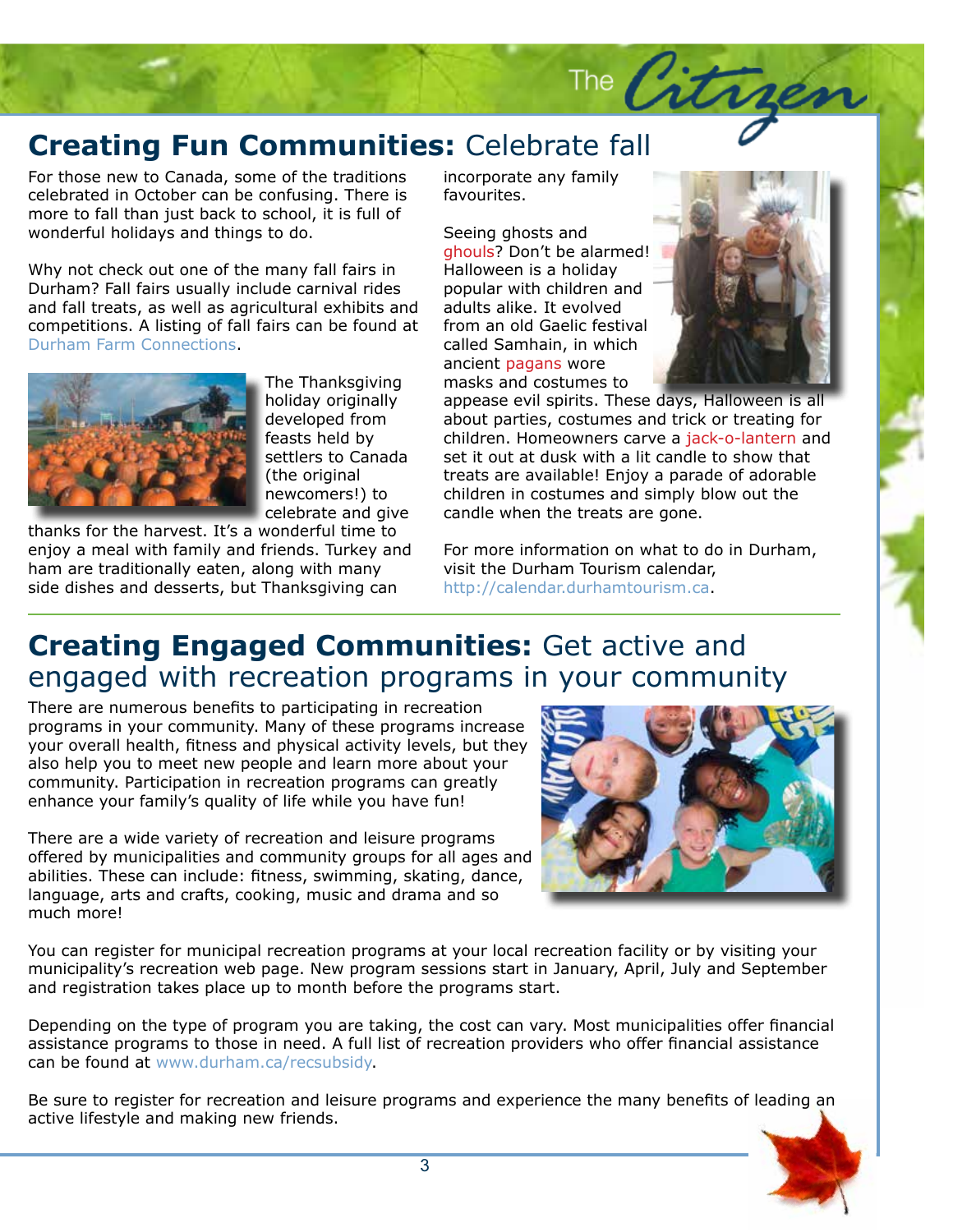### **Building active communities:** Whitby's Skate and Swim Pass



Did you know that you can check out a Skate and Swim Pass at the Whitby Public Library and explore Whitby's recreation facilities for free? The pass entitles you to free admission to a public skate or swim at Town of Whitby recreation facilities.

How do I get a pass? There are 12 passes available for loan and you can call your local library to check availability. The pass is checked out on your library card for one week. Holds may be placed on the passes with your library card.

What does the pass do? The pass will entitle up to five people free admission to a public skate or swim at any Town of Whitby recreational facility.

Can I only use it once during the week? You can use it as many times as you like during the checkout period.

*I want to thank you for providing the free Town of Whitby swim/skate pass. My family is undergoing considerable financial constraints this year. With this pass, my almost 4 year old son has had many opportunities to swim and skate. Because I was able to take him swimming multiple times, he is now brave enough to jump right into the water. He is also learning to maneuver around on the ice with his skate aid. The pass has simply been a life saver for us.* Whitby Resident

### **Building healthy communities:** Families staying active together



There are many low or no-cost ways families can stay active in their community. As parents, we know that physical activity is needed for the healthy growth of children. It can support them in feeling happy, staying healthy, and help them learn at school.

Learning basic skills like how to kick or throw a ball, or swim at a young age will give kids confidence to try school sports and community activities and make new friends along the way. There are many ways for you to teach your kids these skills both at home and in your community.

• Play "[Active Games](http://www.durham.ca/health.asp?nr=/departments/health/physical_activity/activegames.htm&setFooter=/includes/health/paFooter.inc)" with your children at home. The Durham health website has a list of fun games for parents/caregivers

to stay involved in play with their kids and teach some of the basic skills like throwing, catching and jumping.

• Check out our "[Walking Web page](http://www.durham.ca/health.asp?nr=/departments/health/physical_activity/walking/walking_index.htm&setFooter=/includes/health/paWalkingFooter.inc)" for tips on walking as a way to be active. You can walk as a way to get to and from places, to relax, or have some fun!

• Find free and low-cost local community options/events to increase physical activity and get your family moving! Physical activity is a great way for everyone in the family to stay healthy and happy, and when it is low cost or free, it is all the better!

Visit [www.durham.ca > Health > Health and Well-being > Physical activity](http://www.durham.ca/health.asp?nr=/departments/health/physical_activity/index.htm&setFooter=/includes/health/paFooter.inc) for more information!

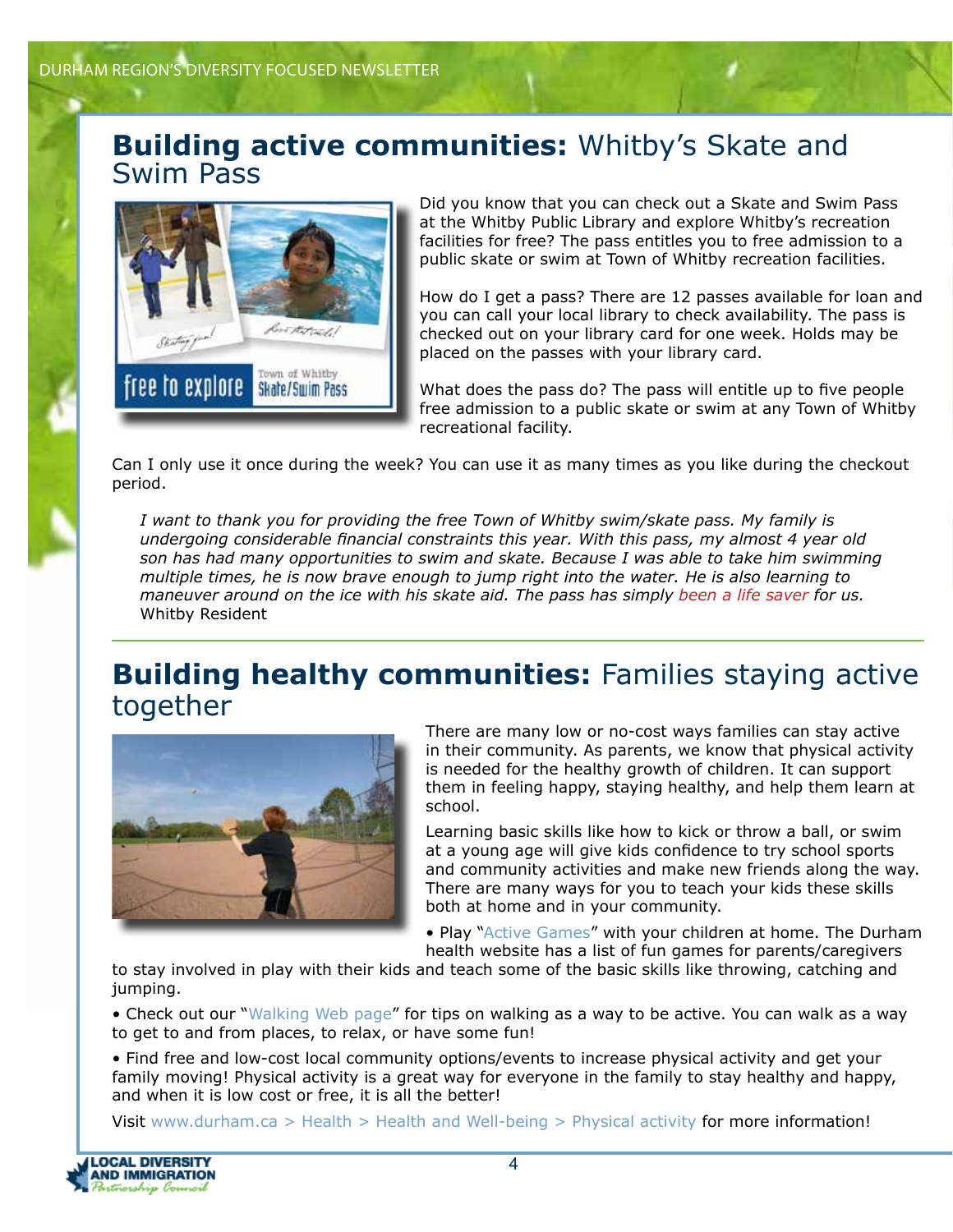### **Creating accessible communities:** Durham<br>public libraries offer alternative ways of reading **Creating accessible communities:** Durham

Ontario is proud of its<br>commitment to residents with Ontario is proud of its different abilities. If you or someone you know has a visual



The Citra

or print disability, a partnership between the Durham Public Libraries and the Centre for Equitable Library Access (CELA) offers alternative ways of reading.

Access is available to people who have a library card for the relevant municipality and have a learning disability related to reading, physical disability resulting in the inability to hold or manipulate a book, or a visual disability resulting in the inability to focus on a page.

Access to the collection is offered in a number of ways: you can receive DAISY audio CDs, Braille, or described movies through your local branch or by mail directly to your home; download books to your computer or mobile device, such as an iPhone; and/or download books to a DAISY player over a wireless connection without using a computer.

atabase that gives you instant<br>stsellers, novels, children's<br>. books, mystemes, science netion, nonifetion, foreign language books, and more. With bookshare,<br>which requires proof of disability, you can read and listen to words read aloud, increase font size and<br>read with large print, With CELA membership, you can also sign up for Bookshare, an online database that gives you instant access to more than 200,000 titles for free, including New York Times bestsellers, novels, children's books, mysteries, science fiction, nonfiction, foreign-language books, and more. With Bookshare, read with large print, read on computers, tablets, smartphones, braille displays, etc. and get free reading software.

Find out more by visiting www.celalibrary.ca, or contact your local library [www.durhamimmigration.ca > Learning > Library Programs](https://www.durhamimmigration.ca/learning/Pages/LibraryPrograms.aspx).

### **Building healthy communities:** Teen resiliency

The fall is often a perfect time of year to develop new skills such as resiliency to support change as your family settles into routines (new and old) at home, school, and work. During the teen years, some of these changes may involve families moving to a new country and teens starting a new school. Your teen may need extra support during this time. Getting involved in your community through school, faith or cultural centres can help with transitions.

Being a parent/guardian of a teen is full of rich opportunities for you and your teen to learn and grow together in positive ways.

Supporting your teen and yourself to become more resilient to adapt to some of these life changes is a vital role that parents can develop. **Resiliency is the ability to handle life's ups and downs in positive ways and helps support mental health**.

To become more resilient, your teen needs:

**S**upportive relationships **H**ealthy coping **O**ptimistic thinking **E**motional awareness **S**kills for living



It is important for parents/guardians to take care of themselves as well. Visit [durham.ca/TeensCan](http://www.durham.ca/health.asp?nr=/departments/health/mentalHealth/teenscan/index.htm&setFooter=/includes/health/healthFooterTeensCan.inc) for some great tips and a video on how to help build resilient teens (and parents).

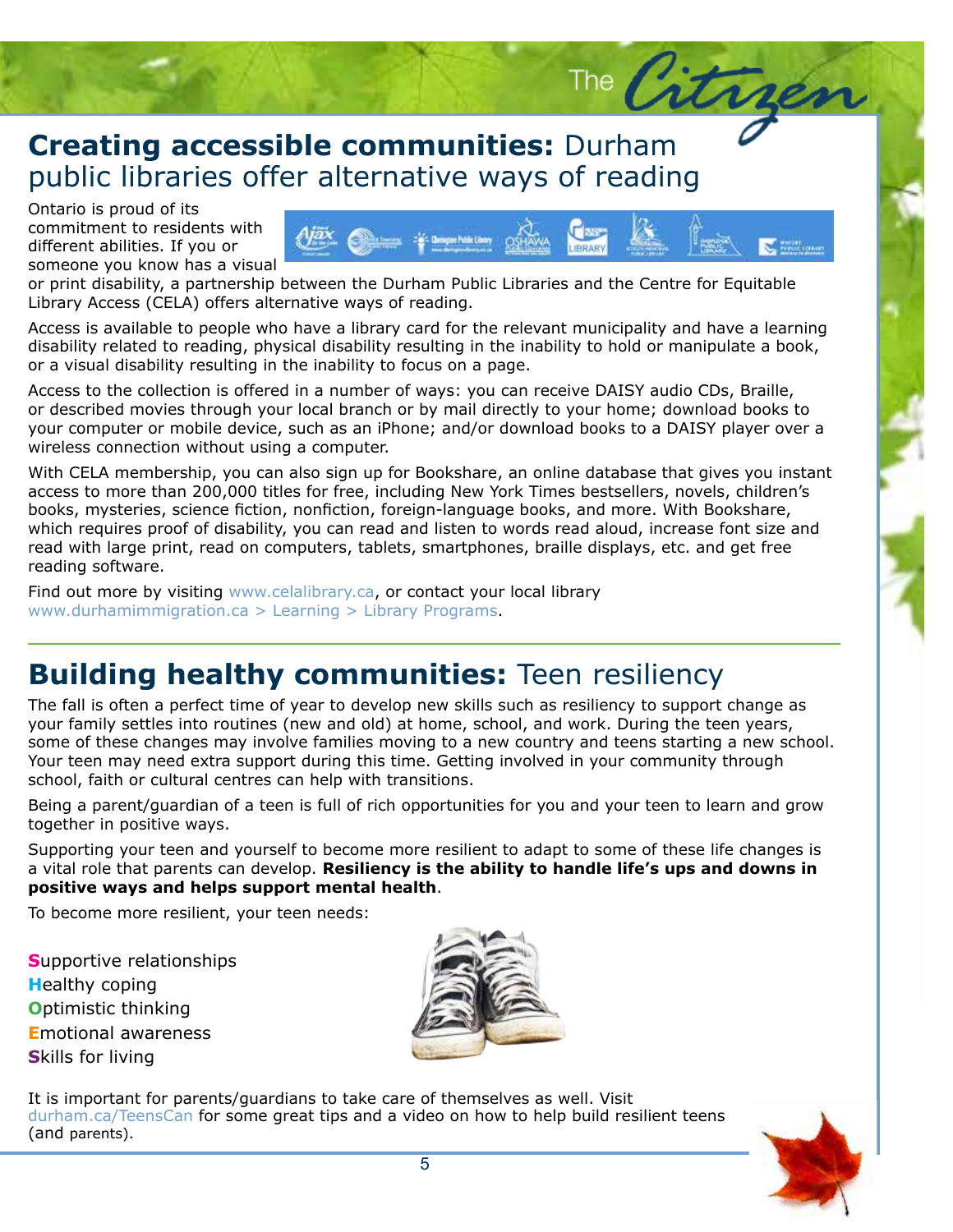### **Working in Canada:** Credential recognition



The most critical step in preparing to immigrate to Canada is to ensure that your educational credentials have been assessed and to ensure that you have investigated whether you also need to seek accreditation from a professional body to work in your profession in Canada.

World Education Services (WES) is a non-profit organization that provides research about international education and trends and offers expert credential evaluation services.

WES evaluates educational credentials from any country in the world and provides a Canadian equivalency. WES evaluations are widely accepted across Canada by government agencies, employers, universities and regulatory bodies.

WES is designated by the Minister of Citizenship, Immigration and Multiculturalism Canada (CIC) to provide educational credential assessments (ECA) for degrees earned outside of Canada.

With a WES ECA you can:

- meet CIC educational credential assessment requirements;
- gain recognition for your education so you can pursue your goals in Canada; and
- store your report and educational documents for future use.

The WES ECA is valid for five years for CIC purposes. For information about CIC immigration programs, visit the [CIC website.](http://www.cic.gc.ca)

#### **\*WES does not evaluate occupational or trade qualifications.**



STEP<sub>1</sub> Apply to WES and receive a reference number.



STEP<sub>2</sub> Carefully follow the document requirements and arrange for document delivery to WES.



STEP<sub>3</sub> WES verifies credentials. prepares an official evaluation, and delivers reports to the institutions you have designated.

A WES credential evaluation gives you options. WES maintains a comprehensive database of institutions, academic programs and degrees. If you have educational credentials earned outside of Canada, a WES evaluation can help you meet university admissions or immigration requirements, qualify for professional licensing, or find a job in Canada. For more information, please visit www.wes.org.



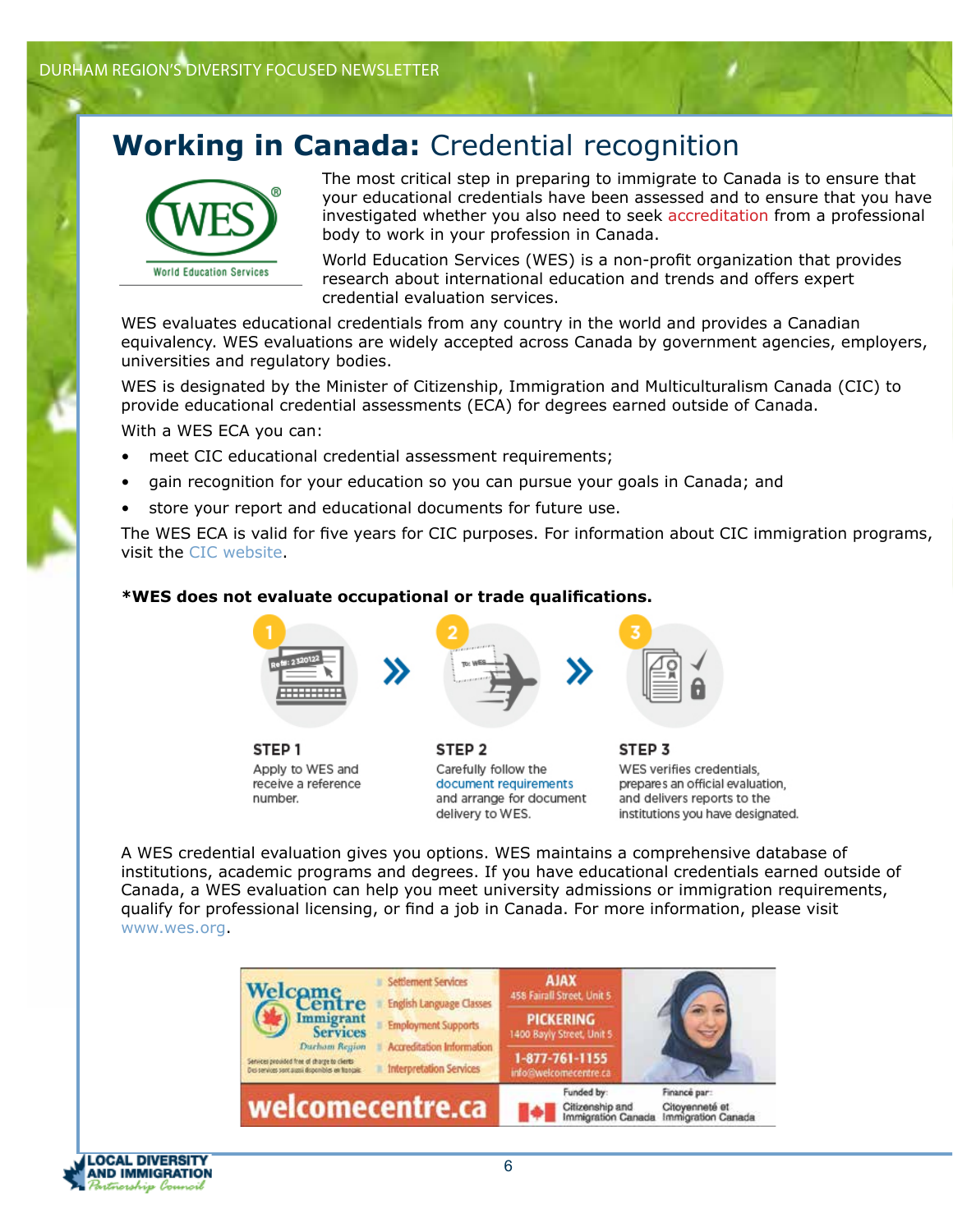### **Working in Canada:** Certification and licenses



Having your education credentials assessed is only one part of ensuring that you can work in your profession in Canada. You also need to ensure that you are certified or licensed to work in the province you plan to live in.

Global Experience Ontario (GEO) is an information centre that guides internationally trained individuals and newcomers through the process of becoming certified or licensed to work in one of Ontario's non-health regulated professions or skilled trades.

GEO can provide information on internships specifically for internationally trained individuals new to Canada. These programs can be paid or unpaid. They also provide Career Maps and Skilled Trades Fact Sheets that describe the steps you need to take to get your licence and certification to work in your profession.

Particularly useful are the webinars that GEO offers, you can join one of GEO's free live webinars (from anywhere!) and find out how to work as a licensed and registered engineer, accountant, teacher, early childhood educator, social worker or in the skilled trades in Ontario.

The Citries

GEO can also provide information to you about alternate careers that utilize your existing educational credentials and professional experience. For more information, please email GEO@ontario.ca, visit www.citizenship.gov.on.ca/ english/keyinitiatives/geo.shtml or call 1-866-670-4094.

#### **Internationally Educated Health Professionals (IEHPs)**

If you work in the healthcare profession, the Access Centre can help find out how to qualify for professional practice in Ontario. The Centre supports IEHPs through a wide range of services including profession-specific information sessions, referrals to upgrading courses and regulatory bodies and pursuing alternative careers in health care. Knowledgeable advisors work one-on-one with clients to review prior experience and explain steps to qualification.

To become a client of the Access Centre, register online at www.healthforceontario.ca and follow the links to the Access Centre.

### **Working in Canada:** Language assessment

Communication skills may be the most important tool to settle successfully in Canada. Newcomers who want to advance their English proficiency have a number of options available to them upon arrival in Canada. Many programs for English advancement are funded by either the federal (LINC, ELT etc.) or provincial (ESL)



#### **Centre** for **Education & Training"** The Power of Change. The Passion for Growth.

government. Before starting a language training program, you must first get an assessment to find out your current language skills level.

Language assessment services provide free English language assessments and referrals to classes for eligible immigrants. The assessment demonstrates your level of English skill in listening, speaking, reading and writing. After the assessment, you will be given class options that are best suited to your English ability, location, time or personal preference. These classes will help you improve your English, meet other newcomers and learn about Canada.



In Durham Region, language assessments are provided on a scheduled and pre-booked basis at Welcome Centre Immigrant Services and other community locations. Please call the 1-855-330-8655 CLARS Language Assessment Centre to book an appointment for assessment. Some evening and Saturday appointments are also available.

To book an appointment for a language assessment,



please call: 1-855-330-8655 or email ysla@tcet.com.

7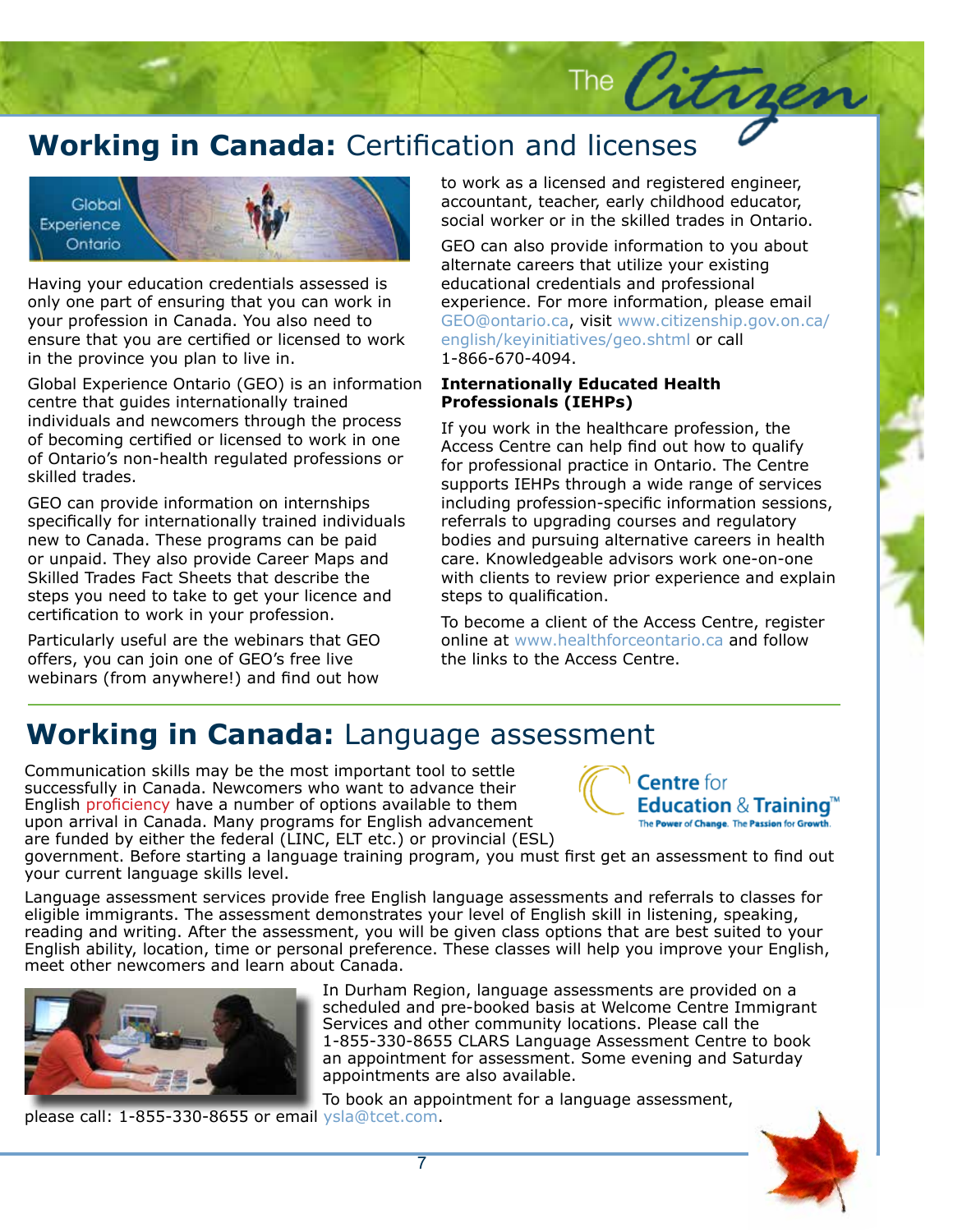### **Settling in Canada:** Registering children for school

As newcomers to Canada you may be wondering how and when you can register your child in elementary or secondary/high school in Ontario. All children aged 6-18 can attend school regardless of their immigration status or the immigration status of their parents. This is outlined in the *Education Act*, the law that governs public schools in Ontario.

Children are required to attend the school closest to their home. If you contact the school board offices they can help you find the elementary or secondary school in your area. For online information on how to register your child in school visit the [Settlement.org](http://www.settlement.org) website and click on "education". There you will find a list of things you need to know and bring to the school. This information is translated in 11 languages.

If your child's first language is not English, the school will set up a team meeting for the parents, teacher and program support (ESL teacher) to plan for testing and develop a program of learning for your child.

You will need to bring a birth certificate to register your child. In Ontario, children are placed in grades



based on birth year. For example children who are turning 4 years old in 2015 (born in 2011) will start Junior Kindergarten in September 2015. Children who are turning 14 this year (born in 2001) will start secondary/high school in Grade 9.

Your child will also need to be immunized with all the current inoculations governed by the Ministry of Heath. For more information visit [www.health.gov.on.ca/en/public/programs/](http://www.health.gov.on.ca/en/public/programs/immunization/) immunization/ispa.aspx.

### **Settling in Canada:** What else do you need to know?



Most immigrants need support and assistance when settling in Canada. Settlement Services are offered daily from 8:30 a.m. – 4:30 p.m. at the Ajax and Pickering Welcome Centres.

Settlement Services provide support and information on preparing immigration documents, applying for citizenship and renewing permanent resident cards. Information is also provided on GST/HST taxes, Canadian Child Tax Benefit, Social Insurance

Number (SIN) and Canadian passport applications.

Welcome Centres also provide information and referrals to many community supports including recreational programs, parenting programs, employment supports, language classes, food banks, legal services, government offices, subsidized housing and other social service assistance. Some new immigrants have come from war zones and have faced abuse; Welcome Centres provide emotional support and trauma counselling through referrals as well as confidential programming offered onsite.

The Settlement team is multilingual, allowing them to communicate directly in many languages including Spanish, Hindi, Urdu, Dari, Farsi and Tamil. Guidance, information, and support are provided to help newcomers settle into Canada faster. All services offered at the Welcome Centres are free. For more information call 1-877-761-1155 or visit [welcomecentres.ca.](http://www.welcomecentres.ca)

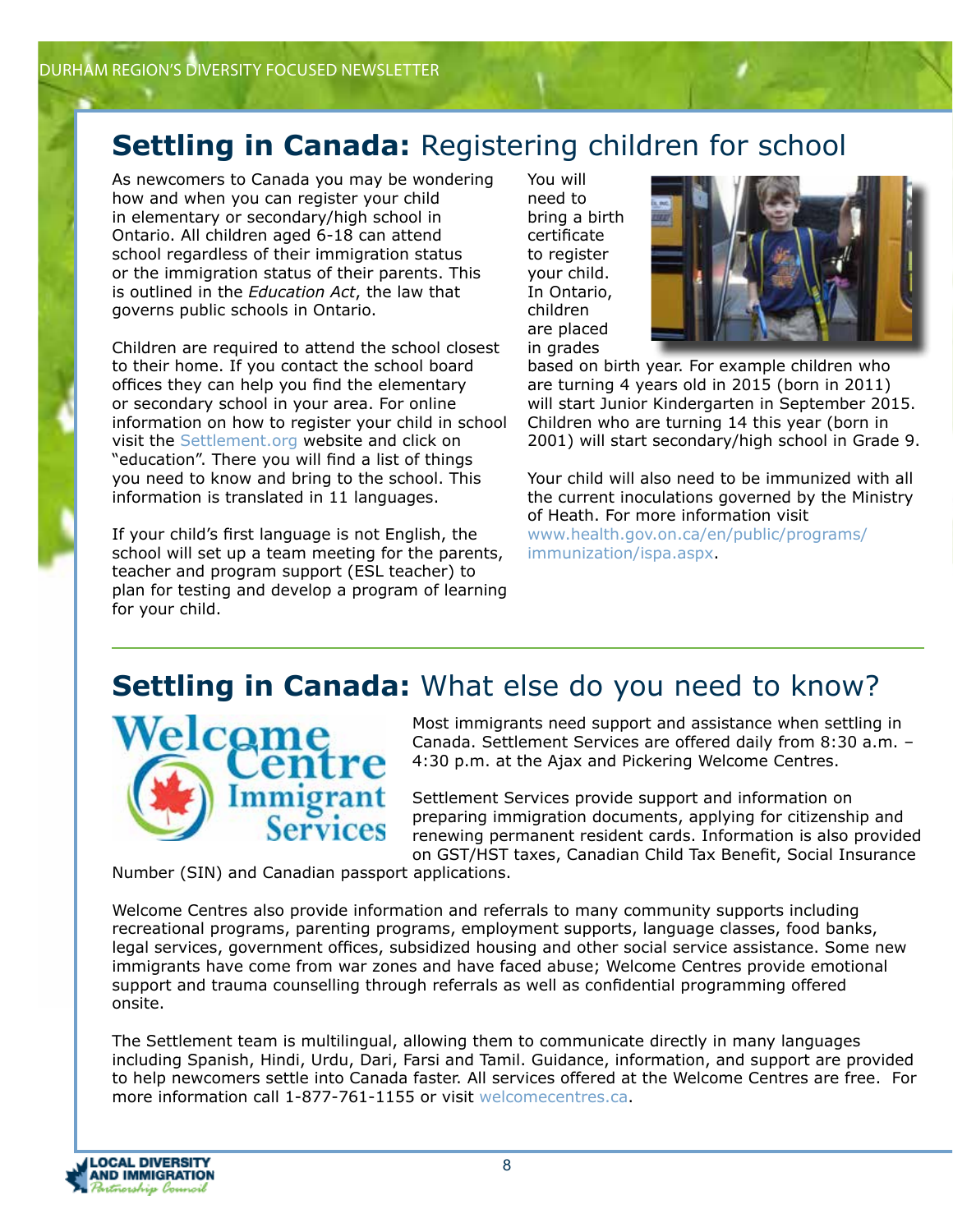### **Preparing to work in Canada:** Job Search<br>Workshops **Workshops**

A Job Search Workshop (JSW) participant was so happy with their<br>experience, they said, "This program should be mandatory." More<br>...  $S$ uspe $i$ A Job Search Workshop (JSW) participant was so happy with their than 2,000 newcomers have received job search assistance since 2004.

JSW, offered at both Pickering and Ajax Welcome Centres, equips new and recent immigrants with the knowledge and skills required to launch an effective job search. Topics include how to target resumes, mice cover retters and enectively respond to mee view question<br>Participants learn how to build professional networks, research write cover letters and effectively respond to interview questions.



The Citrges

companies, determine salary expectations and understand the Canadian workplace culture.

packages based on prior education and work experience. Resumes that are tailored to the position<br>have a higher success rate. Employers frequently discard resumes that are not strong enough to be competitive. The JSW's targeted resume and cover letter workshops help to create professional and tailored job application have a higher success rate.

JSW's customized curriculum and one-on-one client support provides newcomers/ internationally<br>trained individuals with the skills needed to improve opportunities for securing meaningful employment JSW's customized curriculum and one-on-one client support provides newcomers/ internationally in Canada. More than 80 percent of JSW participants have obtained at least one job interview and more than 70 percent secure employment upon completion of the workshop!

For more information, visit www.unemployedhelp.on.ca/clientjobworkshop.html.

### **Preparing to work in Canada:** Finding a mentor

The Mentoring Partnership (TMP) helps newcomers reconnect with their careers through mentorship. Through TMP, a mentee (newcomer) is matched with a mentor (industry expert).

Mentors provide mentees with occupation-specific advice and provide an insight into Canadian workplace culture. Through mentors, mentees gain connections with professionals in their field, allowing them to build on their networks. Through the TMP program, mentees benefit from activities such as mock interviews, networking and resume assistance.

More than 70 percent of newcomers involved in TMP find work in their field within 6 months of program completion.

For more information on TMP please call the Mentoring Coordinator at 905-420-3607 or email mentorship@unemployedhelp.on.ca.

Testimonials from past mentees:

*"My mentor provided me the chance to job shadow her at Sheridan College which was an honor for me to be there with her and see how she manages her class and lessons. A week after that I attended a job interview and was offered an ESL teaching* 



*position."* - Fahim Bahrami.

*"I can feel my mentor's sincerity and willingness to help and support me all the way. His advice and words inspired me to boost my morale and self-confidence."* - Theresa Nullas.

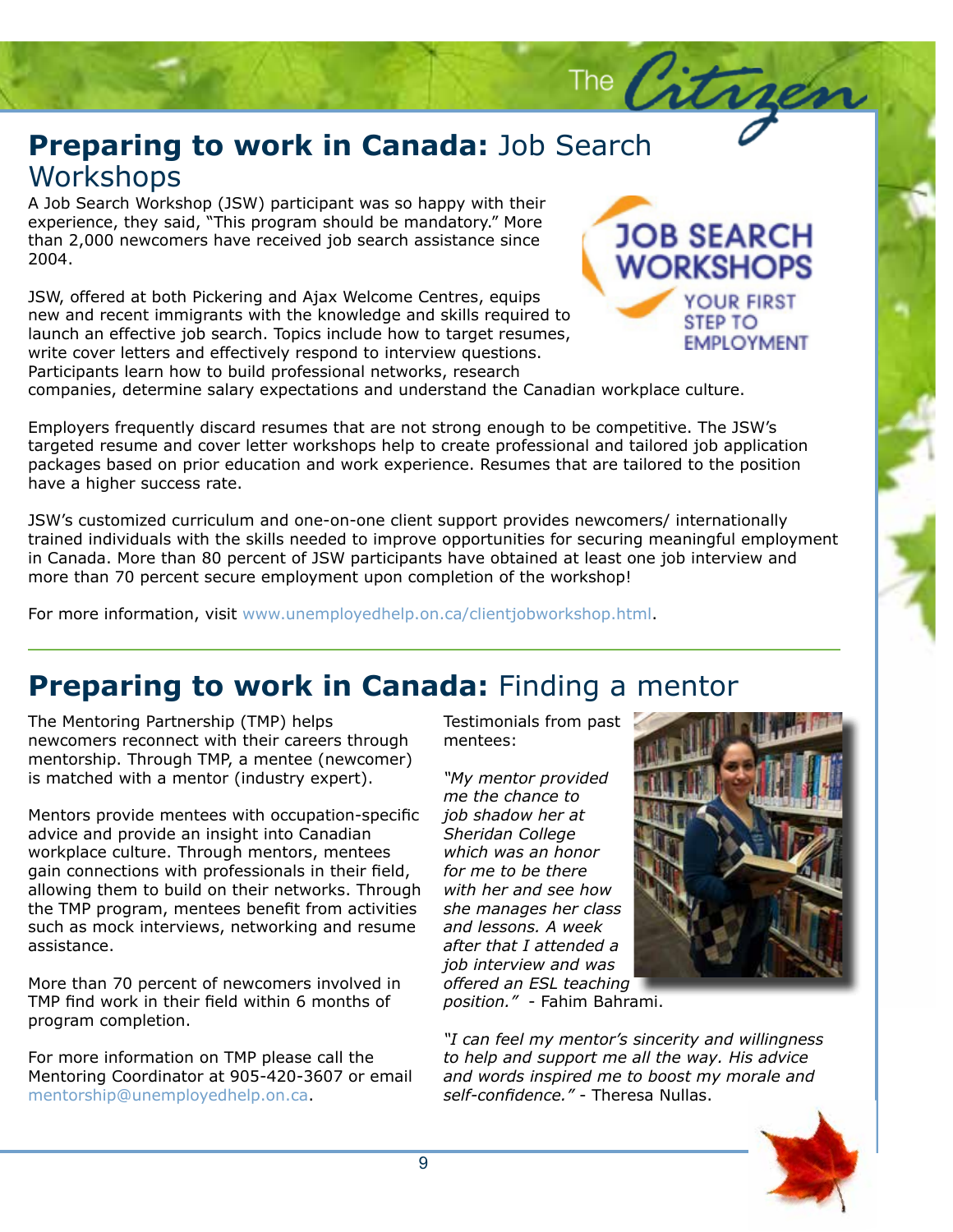### **Settling in Canada: Support for newcomer women**



Women's Multicultural Resource & **Counselling Centre of Durham** Empowerment, Sensitivity & Support

The Women's Multicultural Resource and Counselling Centre of Durham (WMRCC) is dedicated mainly to the eradication of violence against immigrant, newcomer women, children and youth. The organization works from integrated feminist, anti-racist and antioppression perspectives. The WMRCC has a number of new programs of interest to newcomers and others in the community.

**Building A Safe and Inclusive Community for Seniors** (Project BASICS) is a project designed to address and raise awareness on the issues of elder abuse in the community, including different forms of elder abuse and financial abuse. It encourages and promotes civic participation as well as inclusion of female seniors from diverse backgrounds, newcomers and immigrants in the community to minimize the social isolation they face. This project is funded by Service Canada.

For further information, please contact Cristina Gomez, Project Coordinator at 905-427-7849 or email cristina.gomez@wmrccdurham.org

**Civic Engagement Program for Newcomer Women, Youth and Children:** The Children's Aid Foundation through the RBC National Diversity Fund for Children has provided a grant to WMRCC of Durham to implement enrichment programs for newcomer women, youth and children. This grant will enable WMRCC of Durham to provide basic necessities of life, including counselling and activities for their adjustment and integration in the community. Please contact WMRCC of Durham for further information.

**Youth Empowerment Program in Ajax:** The project enhances youth in Ajax to interact with each other through enrichment activities to keep them out of trouble. The youth meet on a weekly basis and participate in activities such as workshops, outings, homework support, building leadership skills and learning about each other's cultures and backgrounds. This project is funded by the Durham Community Foundation through the Town of Ajax Community Grant.

Information on other WMRCC programs can be found online at www.wmrccdurham.org.

### **Settling in Durham:** Feeling nostalgic or homesick?



Homesick? It's only natural. The Oxford English dictionary defines HOMESICK as "experiencing a longing for one's home during a period of absence from it." HOME is defined as "a place where something flourishes, is typically found or from which it originates." Who wouldn't long to be in a place where you flourished?

Feeling homesick is natural and part of a set of emotions newcomers have to navigate, more intensely at first, but likely for the rest of their

lives. Of course Canada is wonderful, but so was sitting around a table surrounded by familiar faces, a familiar language and the food of your childhood. There are a few things you can do to help. If you are looking for food from home, visit www.durhamimmigration.ca > Settling > Food. You will find the location of restaurants and grocery stores that specialize in food from around the world. Sometimes we just want to read or laugh in



our first language. There are many cultural clubs in Durham offering a sense of home. Libraries have materials in all sorts of language as well as conversation circles. Visit www.durhamimmigration.ca > Settling for information that can help you feel at home anywhere.

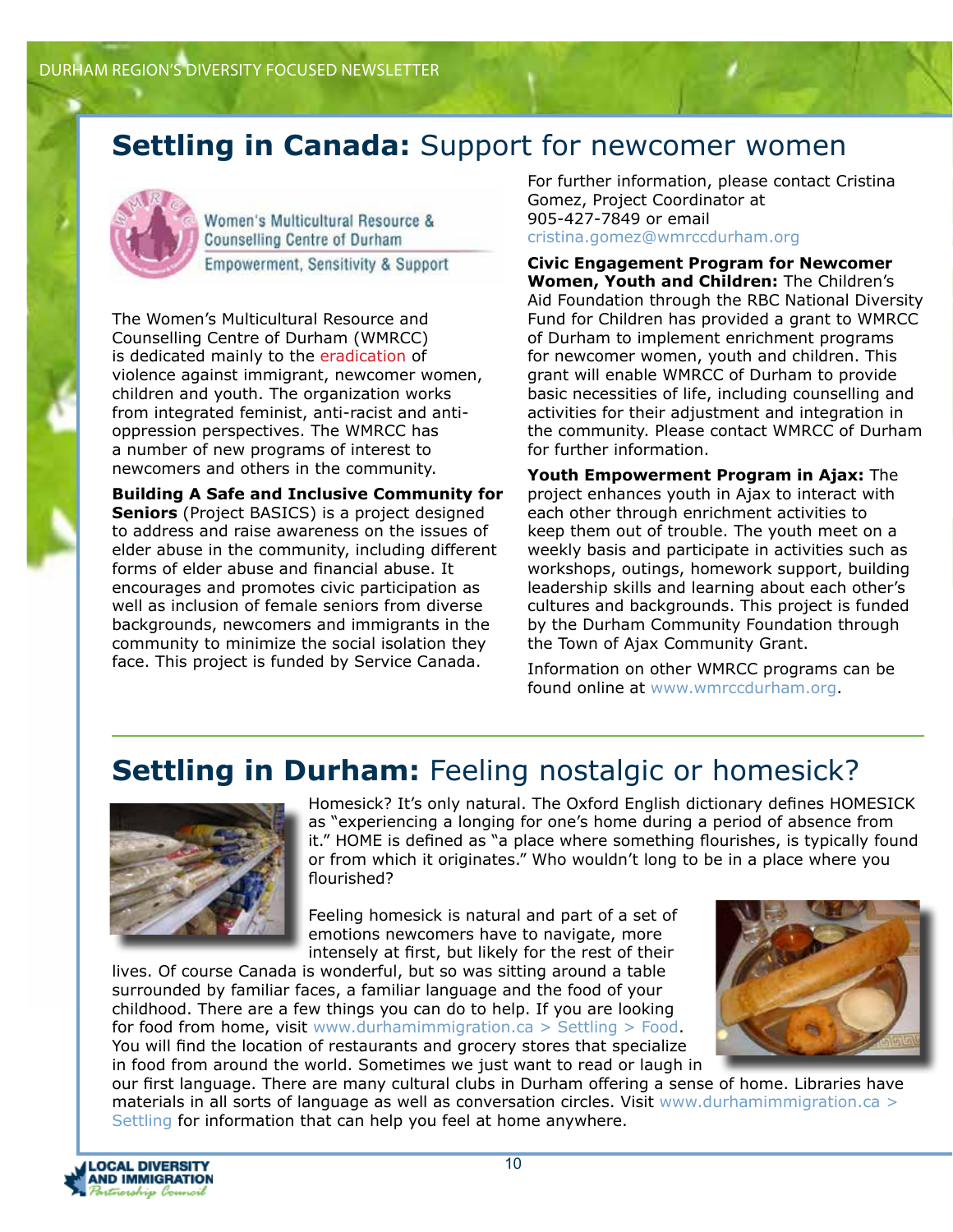### **Building inclusive communities:** An Evening<br>of Hope of Hope

An Evening of Hope is an annual event in memory<br>for Shaquille Wisdom and those lost to bullying and homophobia in the region. An Evening of Hope is an annual event in memory

PFLAG Canada Durham Region and the Distress sum. Burnam more you to come out and show<br>support by wearing purple (Spirit Day). Join us on Tuesday, Oct. 20 at 7 p.m. at Memorial Park Bandshell in Oshawa for this free event. Light a candle to illuminate your message of hope. Centre Durham invite you to come out and show

PFLAG Durham Region provides support, education and resources on issues of sexual orientation and gender identity/expressions for gay, lesbian, bisexual, transgender, transsexual, two-spirit, med. Sex, queer, and questioning persons and their<br>families and friends. For more information, visit nexume id in the term in the contraction, then the internation of the setting of the setting. intersex, queer, and questioning persons and their

If you need immediate support, Prideline Durham is aimed at providing emotional support, crisis intervention, and community referral information specific to the concerns and issues of the LGBTQ community in Durham Region. Call 1-855-87-PRIDE (7747). If you are in crisis and calling outside of Prideline Durham's hours of operation, please contact the Distress Centre Durham 24 Hour Helpline at 905-430-2522 or 1-800-452-0688.



The Citra

PFLAG Canada Durham Region and the Distress Centre Durham Presents

### **An Evening of Hope**

An evening of remembrance For Shaquille Wisdom & those we have lost to Suicide, Bullying and Homophobia in the Region

> Tuesday, October 20th 2015 7.00 PM - 8.30 PM

Memorial Park Bandshell, Oshawa, ON

m Oshawa at the northwest corner of John and Simo

All welcome, come light a candle and illuminate your message of Hope Inspire Change, free event, wear purple (Spirit Day)



### **Glossary**

**Accreditation** – the process to have something officially recognized

**Backbone organization** – an organization that organizes or operates a project

**Been a life saver** – a common phrase to mean that something has been very helpful

**Eradication** – to get rid of or stop something

**Ghouls** - monsters

**Hit the ground running** - a common phrase to mean be ready or prepared

**Homophobia** – an irrational fear and/ or discrimination against homosexuals / members of the LGBTQ community

**If applicable** – a common phrase to mean the thing that is being discussed only affects the second thing if necessary or appropriate

**Jack-o-lantern** – a pumpkin that has been hollowed out and carved; a candle is usually placed inside the cavity of the pumpkin so that light shines out through the carved design

**Nuanced** – something that is subtle and hinted at

**Pagans** – usually refers to people in the pre-Christian era

**Proficiency** – something that someone is good at, a skill

**Undertaking** – a project or an activity